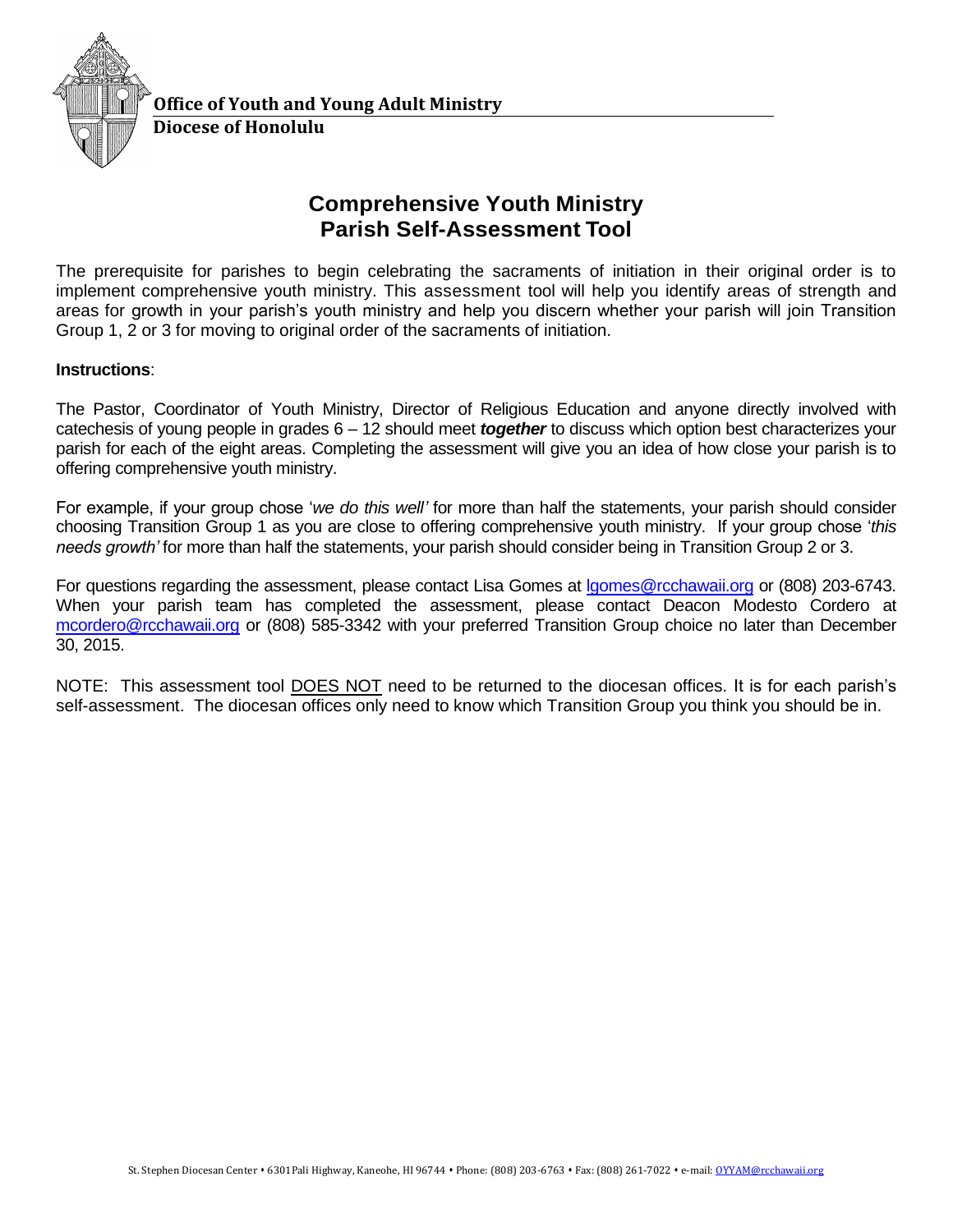

#### **Diocese of Honolulu**

Your parish will address each of these elements of comprehensive youth ministry in a unique way, based on your past experiences, the resources available to you at the parish, the resources you choose to use, and the strength of your parish community.

# For each statement, check one of the three options:

*This needs growth* – Your parish may or may not be engaging with this area at this time. This is an area the parish would definitely like to see strengthened.

*We try to do this* – Your parish is making efforts regarding this area but believes more can be done to strengthen this aspect of your parish youth ministry.

*We do this well* – While improvements may always be made, this youth ministry element is a current area of strength for your parish.

#### **1. Regular pattern of gathering**:

- Weekly or bi-weekly
- Youth need to know that they can count on the gathering, and parents make it part of their family schedule
- Middle school (grades 6-8) and high school (grades 9-12) meet as separate groups
- This structured gathering should have a clear focus and a structured way that youth interact with each other and the adults present
- Timeframe for gathering middle school: 60-90 minutes; high school: 90-120 minutes

| We have regular pattern of gathering with our youth. |                          |                        |  |
|------------------------------------------------------|--------------------------|------------------------|--|
| $\Box$ This needs growth                             | $\Box$ We try to do this | $\Box$ We do this well |  |
|                                                      |                          |                        |  |

- **2. Special events**:
	- Any gathering outside of the regular pattern of gathering
	- These can include day-long events, evening programs on a different day, extended programs, weekend events, or longer trips (examples include retreats, service experiences, gender-specific programs, social activities (dances, sports, etc.), leadership training events, advocacy events (i.e., March for Life), and others

| We provide a variety of special events within which youth can participate. |                          |                        |
|----------------------------------------------------------------------------|--------------------------|------------------------|
| $\Box$ This needs growth                                                   | $\Box$ We try to do this | $\Box$ We do this well |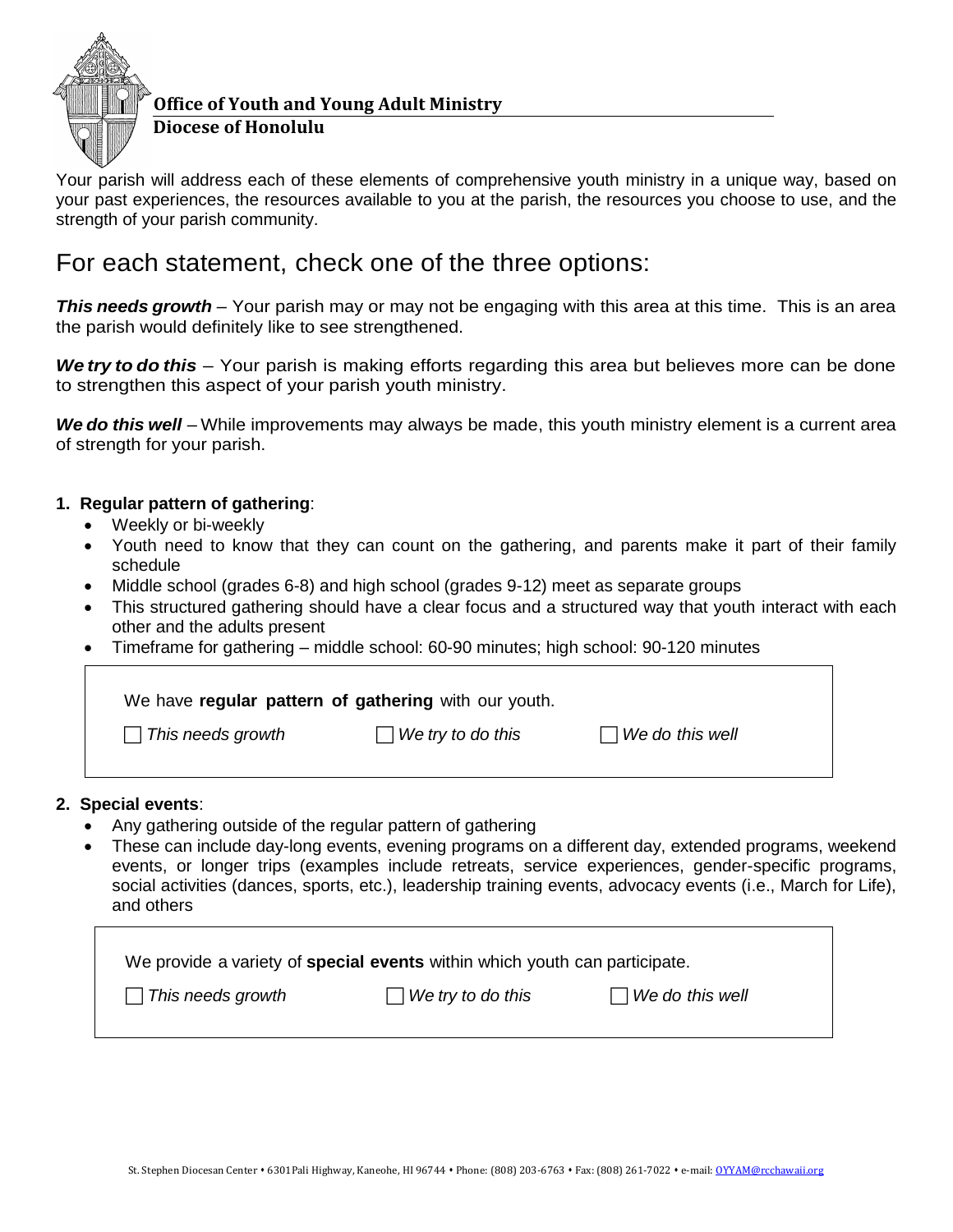

 **Diocese of Honolulu**

#### **3. Intentional catechesis**:

- Use of a curriculum/resource for catechesis
- Faith formation must be a part of what is done with and for youth
- Leaders capitalize on informal, teachable moments and infuse faith conversations and modeling into all programs, regardless of their primary focus
- For catechesis to be effective, it must be planned for and intentional

|                          | We provide intentional catechesis for adolescents. |                        |
|--------------------------|----------------------------------------------------|------------------------|
| $\Box$ This needs growth | $\Box$ We try to do this                           | $\Box$ We do this well |

#### **4. Ways for youth to grow deeper in faith**:

- Provide opportunities for youth with different interests
- Provide opportunities for older youth who have a more mature faith
- Examples: Bible study series, discipleship groups, faith mentors, special retreats, vocations exploration, etc.

|                          | We provide a variety of ways for youth to grow deeper in faith. |                        |  |
|--------------------------|-----------------------------------------------------------------|------------------------|--|
| $\Box$ This needs growth | $\top$ We try to do this                                        | $\Box$ We do this well |  |

#### **5. Non-gathered ways to connect:**

- Non-gathered strategies communicate care and concern for youth, regardless of their participation in events
- $\bullet$  Be present where youth are  $-$  supporting them in their everyday activities
- Highlighting youth for the parish community
- Use of technology (i.e., social media)
- Other examples: send greeting cards, newsletters and letters of invitation, cards of congratulations (i.e., sports, plays, etc.)

| We deliver ministry through a variety of <b>non-gathered ways to connect</b> to youth. |                          |                        |
|----------------------------------------------------------------------------------------|--------------------------|------------------------|
| $\Box$ This needs growth                                                               | $\top$ We try to do this | $\Box$ We do this well |